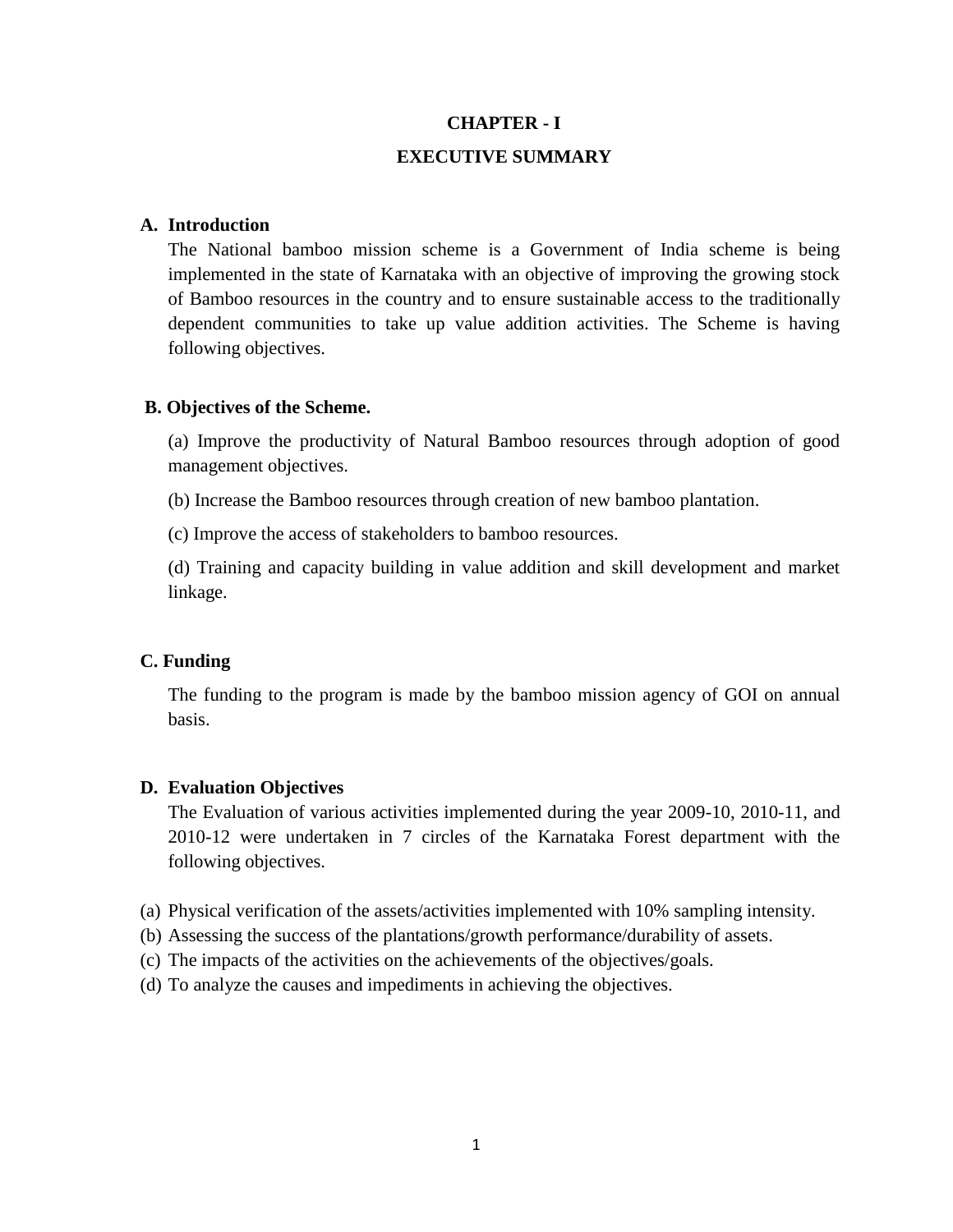### **E. Evaluation Results**

.

## **Plantations Evaluations**

| <b>Range</b> | <b>Very Good</b> | Good | <b>Average</b> | <b>Failed</b> |
|--------------|------------------|------|----------------|---------------|
| Londa        |                  |      | U              |               |
| Golihalli    | U                |      |                |               |
| Khanapur     |                  |      | U              |               |
| % ranking    | 20               |      | 20             |               |

**Survival percentage**: The plantation evaluation of NBM has shown survival percentage varying between 55 to 95% in different divisions. The table and graph representing the success rate is presented below.



### **Fig.1 showing the success rate ranking of the plantations.**

**Plantation Grading:** Out of 5 Plantation evaluated two very graded as very good with the survival rate of more than 80%. Similarly two plantations raised in Golihalli were found to be good with the survival rate exceeding 70%. And one plantation was found to have less than 50% survival raised in Golihalli of Belgaum division. The overall success of the plantation at the initial years of the plantation may be rated as good to very good.

In Belgaum circle out of total 29 plantations raised in three years in 8 plantations were surveyed and assessed for the survival % and the growth performance. The results of the survival percentage against each plantation are presented in the table below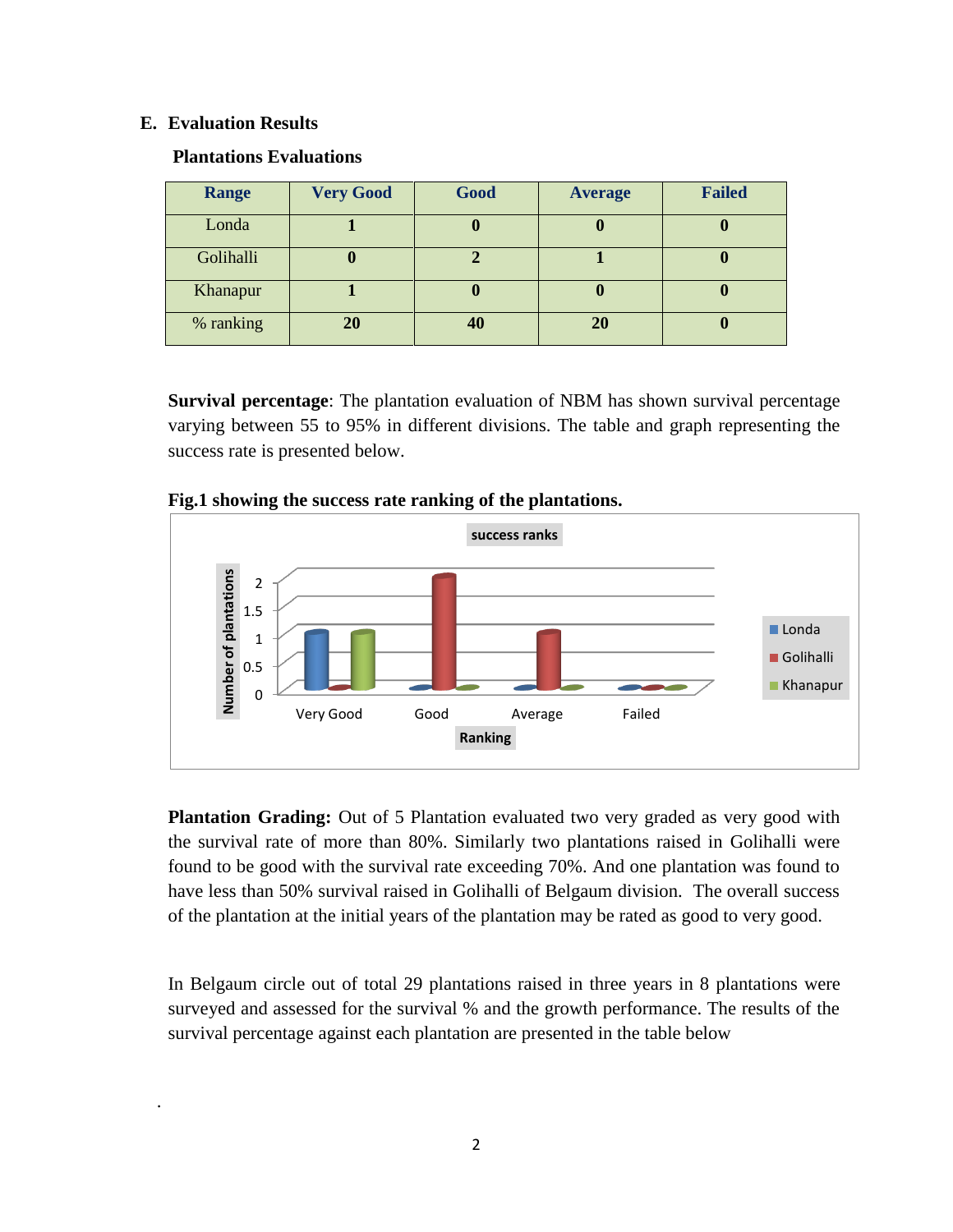| Sl.<br>No.     | Year    | <b>Division</b> | <b>Range</b>    | <b>Location</b> | <b>Extent</b> | <b>Species</b><br>planted | <b>Height</b><br>(m) | CD<br>(in cm) | $\frac{0}{0}$ |
|----------------|---------|-----------------|-----------------|-----------------|---------------|---------------------------|----------------------|---------------|---------------|
| п.             | 2010-11 | Belgum          | Londa           | Akrulli         | 20            | Bamboo                    | 2.08                 | 2.5           | 85            |
| 2              | 2011-12 | Belgum          | <b>Khanapur</b> | Manturguied     | 25            | <b>Bamboo</b>             | 2.0                  | 0.4           | 94            |
| $\overline{3}$ | 2010-11 | Belgum          | Golihalli       | Golihalli       | 20            | Bamboo                    | 1.6                  | 0.5           | 50            |
| $\overline{4}$ | 2008-09 | Belgum          | Golihalli       | Maskenti        | 30            | <b>Bamboo</b>             | 2.9                  | 0.69          | 74            |
| $\overline{5}$ | 2010-11 | Belgum          | Golihalli       | Golihalli       | 50            | Bamboo                    | 1.5                  | 0.45          | 82            |

**2. Table showing the survival % and growth parameters of plantations** 

**Survival Rate:** The survival rate of Bamboo plantation was found varying from 50-94% in different ranges. Khanpur range had highest survival rate of 94% followed by Londa and Golahalli with 82% survival rate.

**Mean Height:** The mean height of bamboo plantation was found to vary between 1.5-2.08 meters in different ranges. The Golihalli had the highest mean height of 2.9 meters height followed by Londa with 2.08 meters. The mean annual increment height of bamboo was around 0.6 meter/annum.

**Culm Numbers:** The Culm production was found varying from 2-7 in different ranges.

| Range     | <b>Culms/clump</b> | Productivity/ha/year | <b>Remarks</b>     |
|-----------|--------------------|----------------------|--------------------|
| Londa     | $3-4$              | 400 culms/ha         | Average            |
| Khanpura  | <b>NR</b>          |                      |                    |
| Golihalli | $4 - 5$            | 637/ha/annum         | Good productivity  |
| Golihalli | $4 - 5$            | 637/ha/annum         | Good productivity  |
| Golihalli | $4 - 5$            | 637/ha/annum         | Good productivity. |

### **The tables showing the culms are presented below**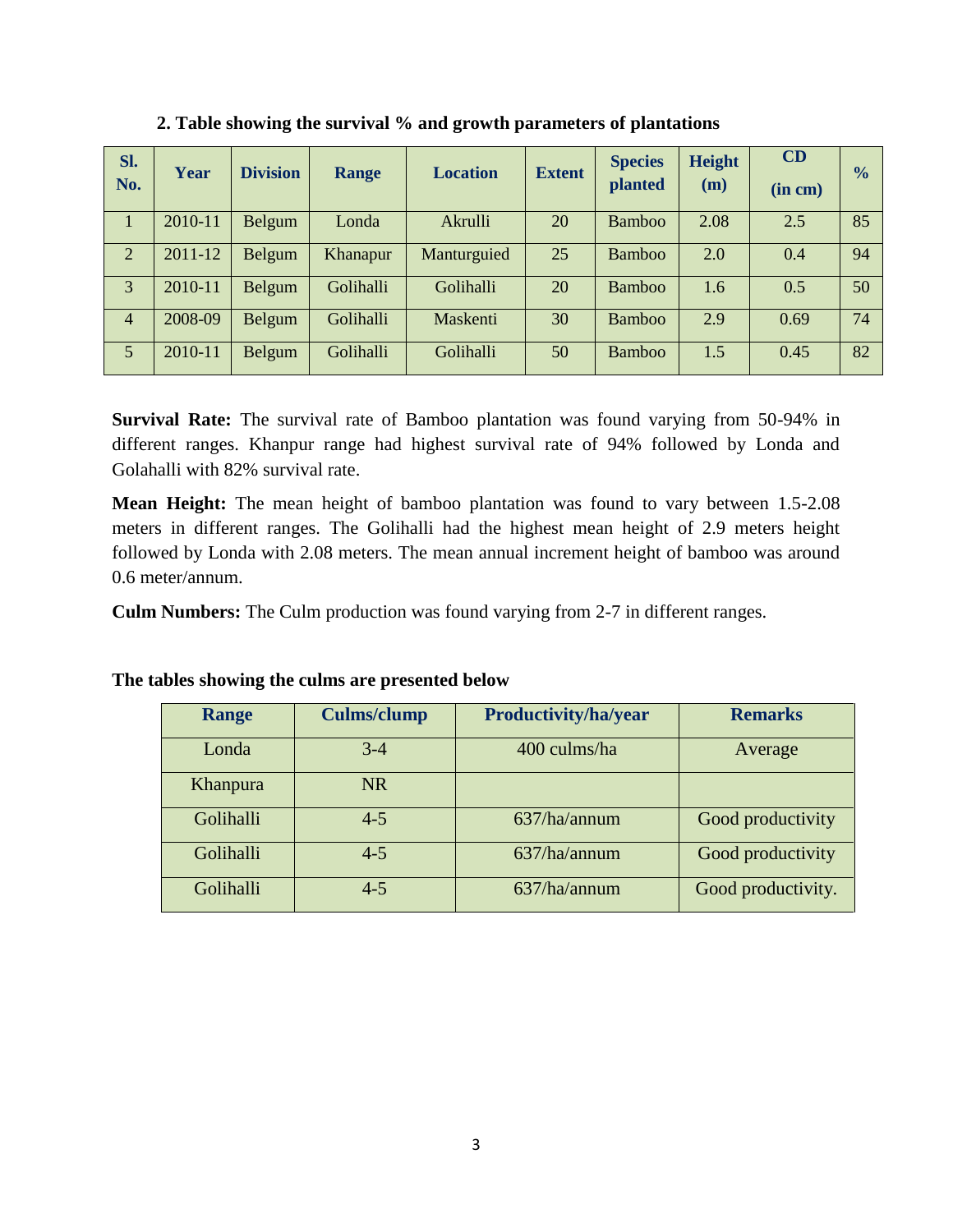

## **Productivity**

The productivity of the bamboo plantations were estimated based on the new culms production in the plantation. It is found that Culm productivity varied from 400-637.ha/year. Though it is not a best production scenario, given the limitations of the rainfall and site factors, the productivity is very promising in that site for *Dendocalamus strictus.* However, the productivity can be enhanced with better management interventions like soil working, weeding and soil Bharav for at least 5-8 years of period. The adoption of scientific management of clump to remove the matured culms can enhance the productivity of Bamboo.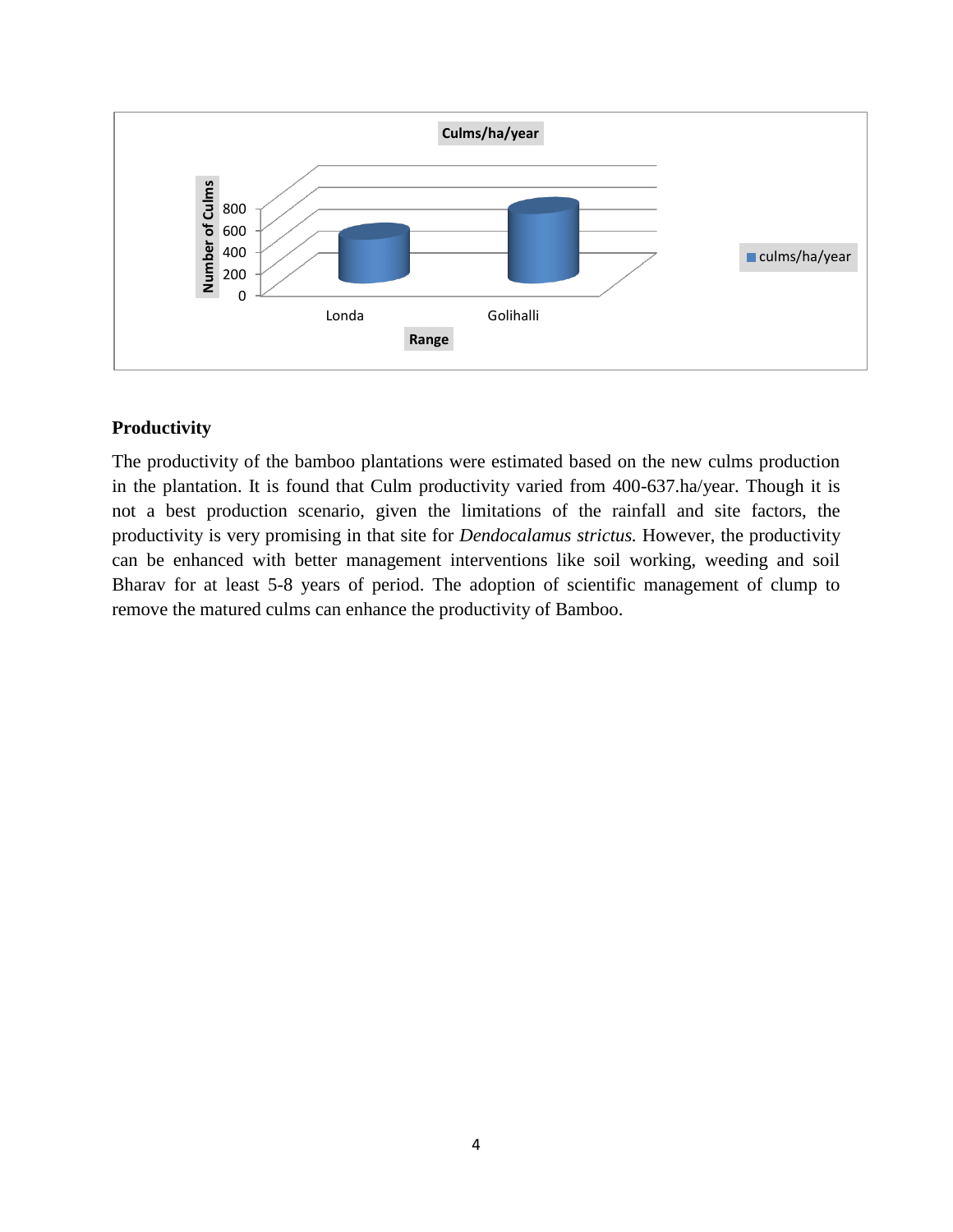## **IMPACT ASSESSMENT OF NATIONAL BAMBOO MISSION**

### **Economic**

The new plantations raised under the NBM scheme is expected to increase the production and availability of Bamboo resources to the Bamboo dependent community. However there was o evidence of community having management participation with the plantation. It is better to organize a community participatory bamboo resource development by institutionalizing the scheme.

### **Productivity and Sustainability**

For continuous supply of bamboo resources to the community from NBM schemes, it is necessary to organize community participation by providing training on sustainable harvest so as to ensure continuous supply of bamboo resources to the community.

### **Ecological Impact**

The scheme is expected to meet the bamboo demand to the community and would help in reducing the pressure on the natural forests. The plantations also help in sequestering the carbondioxide from the atmosphere and thus help to mitigate the global warming.

### **Environmental Benefit**

The bamboo resource development scheme will contribute for the increase in the green cover of the country and helps in many forestry functions.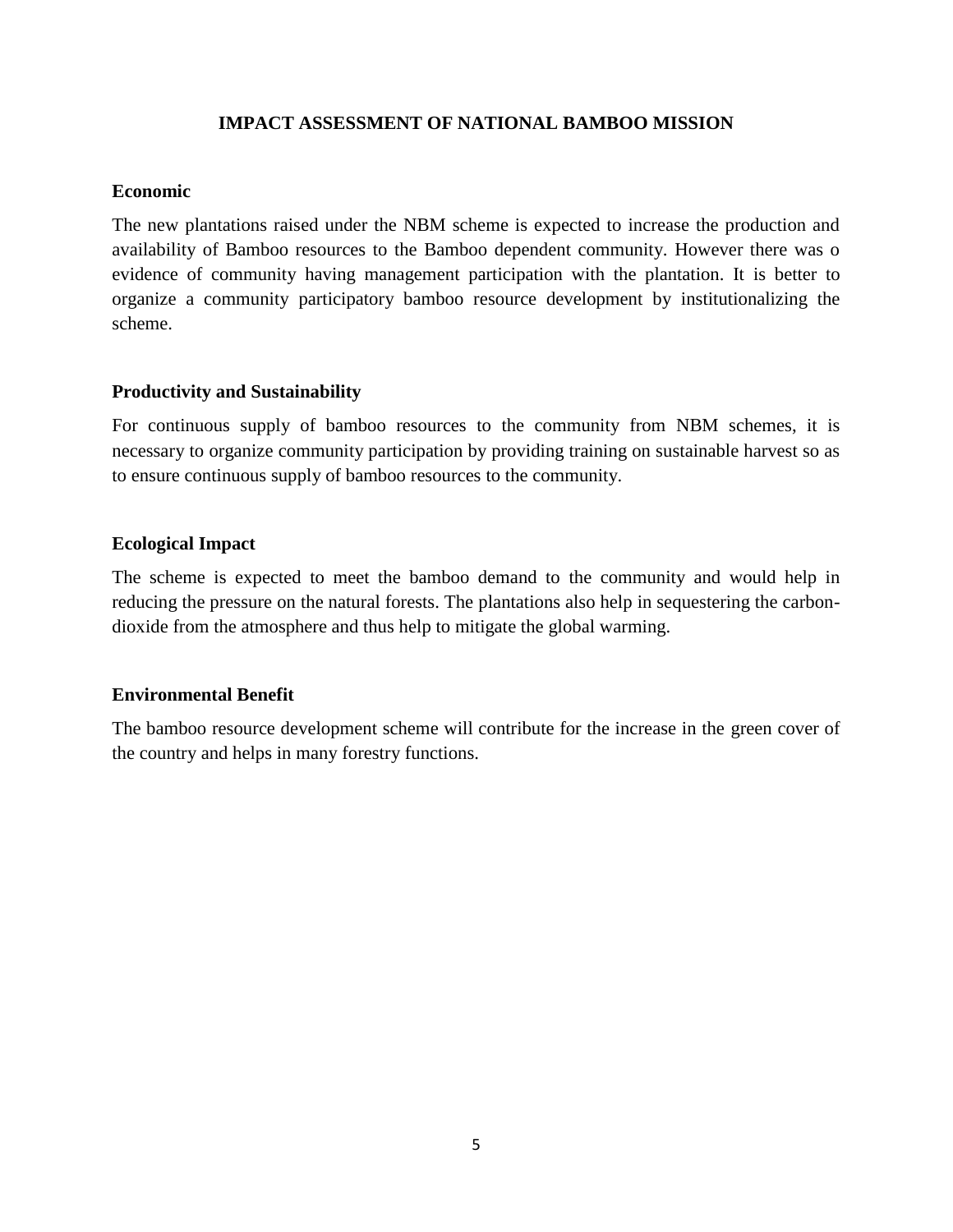## **RECOMMENDATIONS**

- 1. Investment on creating bamboo plantation may not be advisable. Rather the tending and improving the existing stock may be a better thing to do.
- 2. The investment on raising the plantations in drier district may be avoided as the results are not encouraging.
- 3. The site clearance for raising plantation was noticed in some areas which need to be avoided.
- 4. The protection measures were not effective in many places. It is essential to provide maintenance provisions for five years so that the purpose is well achieved.
- 5. Plantation care. The plantation care and maintenance needs to be done for minimum five years. The investment must be done to ensure success of the plantations.
- 6. NBM must set a very successful model of plantation through innovations and higher investment as there is no cap on the unit cost.
- 7. Three year assessment is too early to judge the success. There should be five years interval evaluation twice to make a meaningful evaluation.
- 8. Internal evaluation. The internal evaluation needs to be strengthened and the database must be established to monitor the changes.
- 9. NBM must explore involving the local community in raising and maintaining the plantations.
- 10. South American origin species tried by IWST is very promising and the same may be tried in addition to the Bheem variety.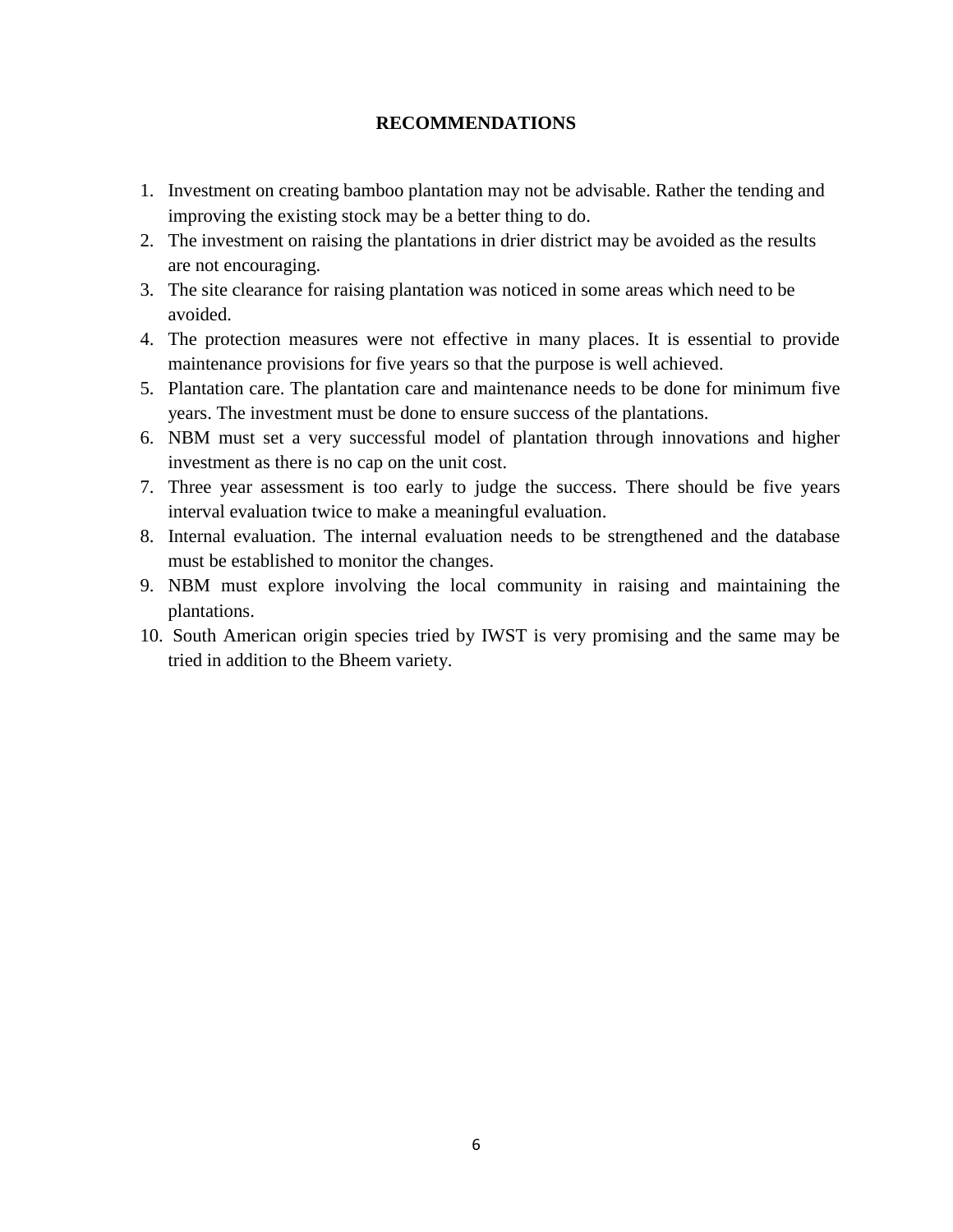# **CHAPTER – II INTRODUCTION**

The National Bamboo Mission is a Government of India scheme is being implemented in the state of Karnataka with an objective of improving the growing stock of Bamboo resources in the country and to ensure sustainable access to the traditionally dependent communities to take up value addition activities. The objectives of the scheme are as follows.

### **1.1 Objectives of the Mission**

(a) Improve the productivity of Natural Bamboo resources through adoption of good management objectives.

(b) Increase the Bamboo resources through creation of new bamboo plantation.

(c) Improve the access of stakeholders to bamboo resources.

(d) Training and capacity building in value addition and skill development and market linkage.

## **1.2. Funding**

The funding of the program is made by the bamboo mission agency of GOI on annual basis.

## **1.3 Evaluation Objectives of Thirteenth finance commission.**

The NBM work has been awarded for the evaluation work in two units of the State. Each unit is composed of group of circles comprising of 11 divisions in each Unit. The following objectives have been listed as the Terms of Reference.

### **A) Physical verification**

 $\triangleright$  To measure the extent to which the works were carried out for each of the schemes.

### **B) Impact assessment**

 $\triangleright$  To measure the efficiency and effectiveness of the schemes

### **C) Gaps in implementations**

 $\triangleright$  To identify the key issues and gaps in implementation and recommendations which could improve the quality of implementations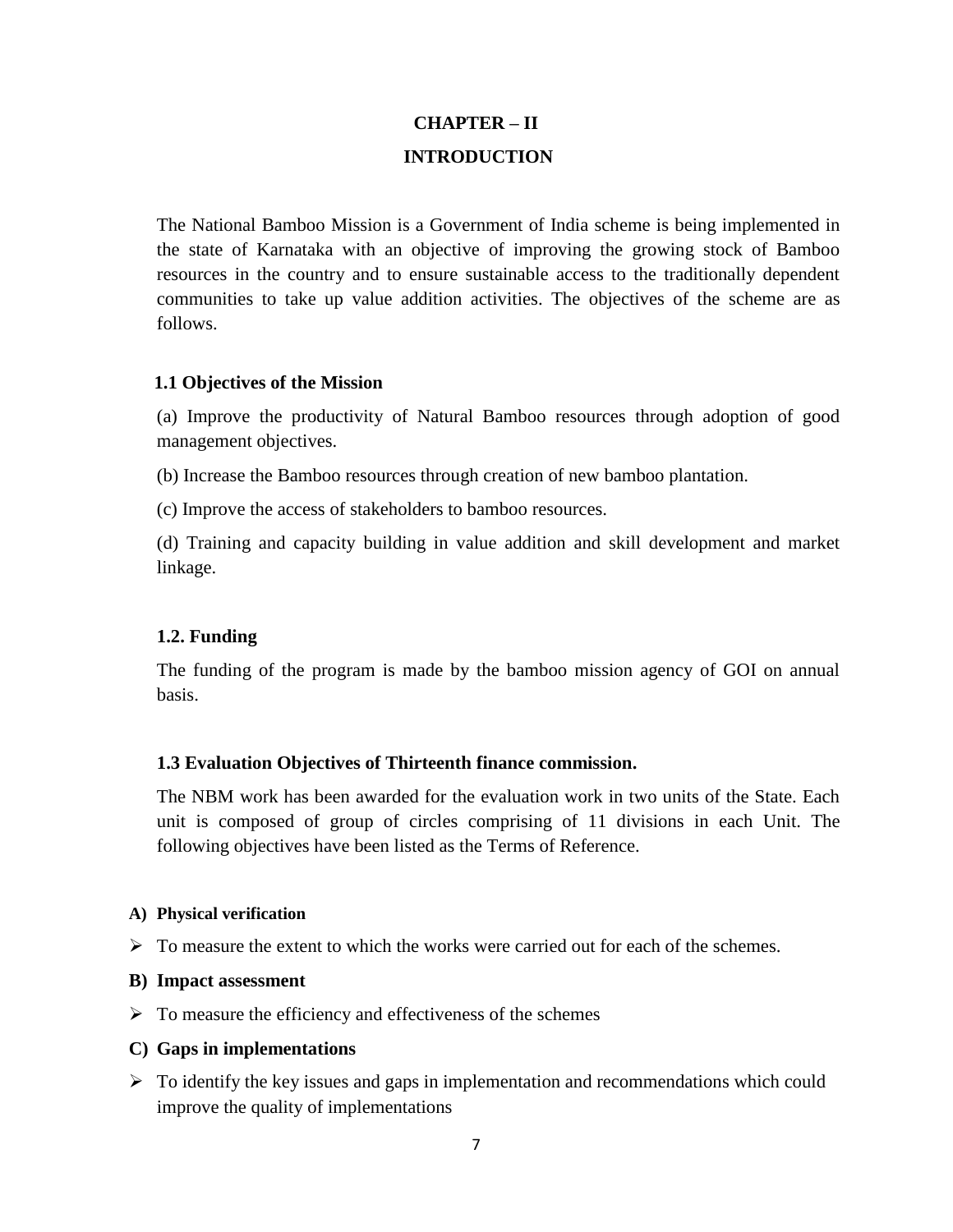# **CHAPTER – III SAMPLE WORK**

The data was grouped into activities like plantation, SMC. In each year the data was sorted out into divisions. Using probabilistic sampling method 10% sampling was done. It was further ensured to cover at least one activity in each Range.

| 1. Table showing the number of samples selected for evaluation under NBM unit I |  |  |  |  |  |  |
|---------------------------------------------------------------------------------|--|--|--|--|--|--|
|---------------------------------------------------------------------------------|--|--|--|--|--|--|

| SI.            | <b>Activates</b>  |                |                | <b>Year wise numbers of activity</b> |           |              | <b>Samples selected</b> |           |       |           |              |
|----------------|-------------------|----------------|----------------|--------------------------------------|-----------|--------------|-------------------------|-----------|-------|-----------|--------------|
|                | No.               | $09-10$        | $10 - 11$      | $11 - 12$                            | $12 - 13$ | <b>Total</b> | $09-10$                 | $10 - 11$ | 11-12 | $12 - 13$ | <b>Total</b> |
|                | SMC and<br>others | $\overline{2}$ | 3              |                                      | 3         | 13           | 2                       |           |       |           |              |
| $\overline{2}$ | Plantations       | 17             | $\overline{2}$ |                                      |           | 29           | $\overline{2}$          |           |       |           |              |

## **Fig.1 Showing the numbers of activities done between 2009-10 to 2012-13 in NBM Unit I**

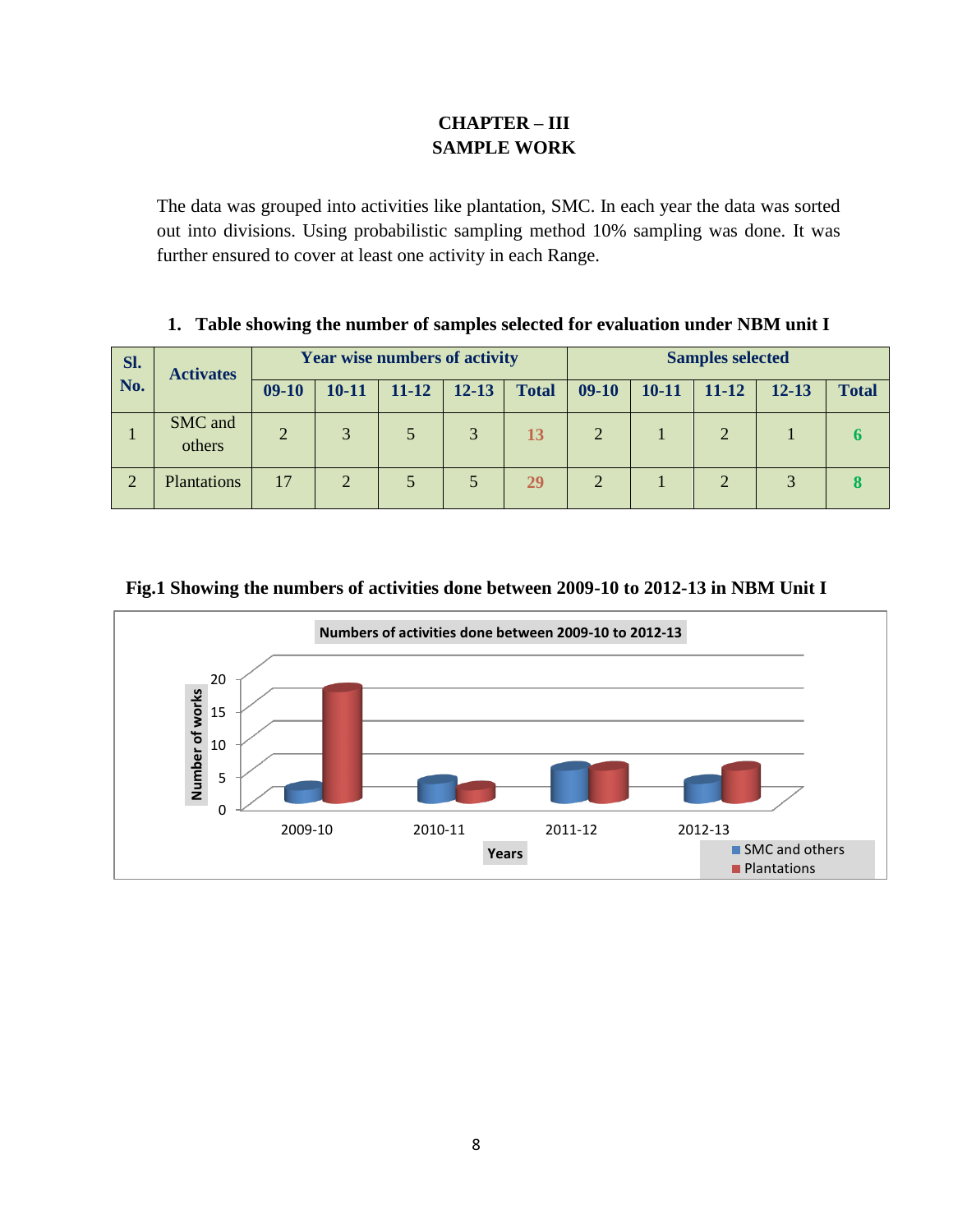

# **Fig.2 Showing the numbers of Samples selected for evaluation in NBM Unit I**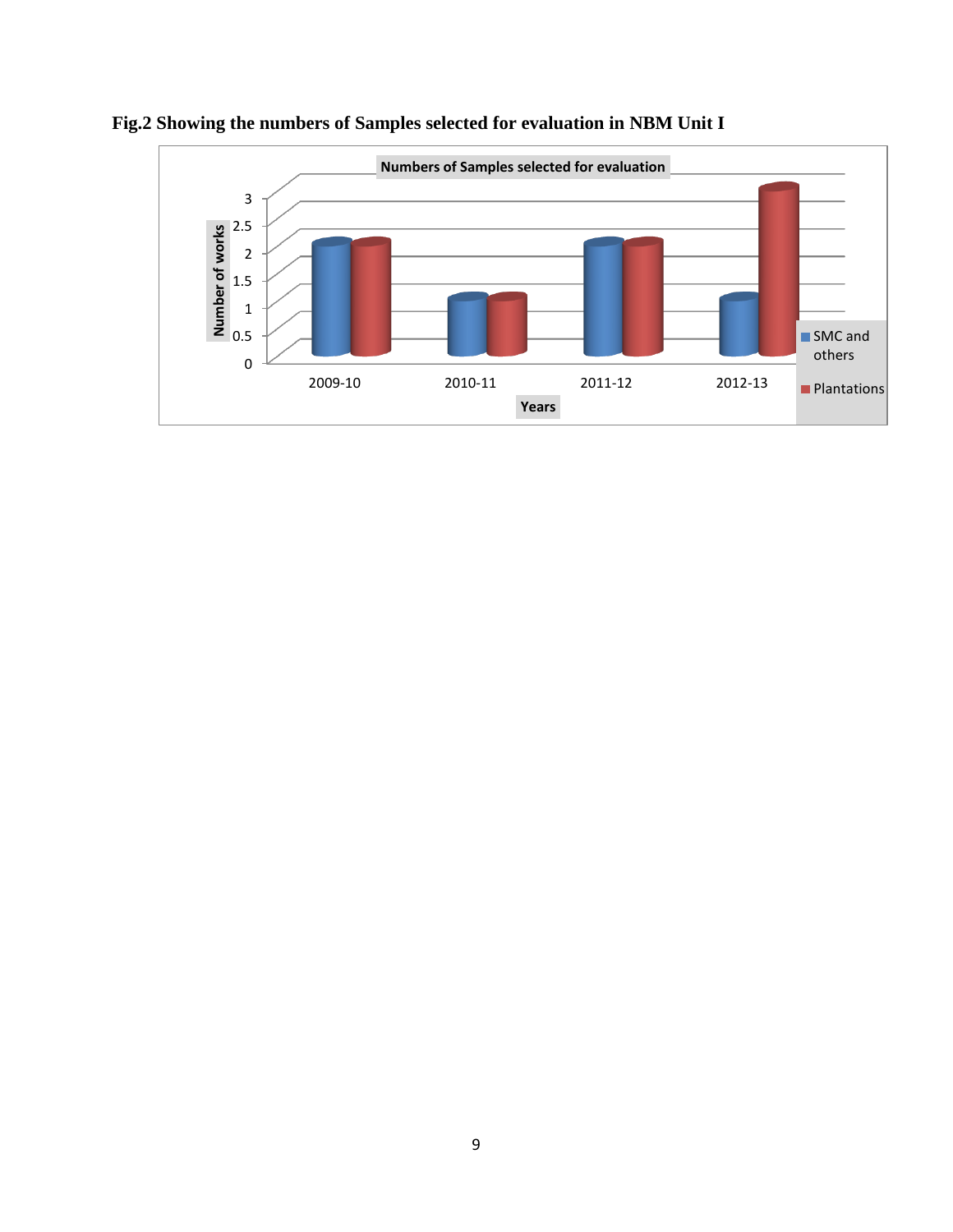## **CHAPTER – IV**

## **MATERIAL AND METHODS**

The present work was carried out to evaluate the forestry work done under NBM, during the year 2009-10 to 2012-13 in unit - 1. Details of material used and methodology followed and observations recorded during the course of investigation are detailed here under.

## **4.2 Evaluation methods and techniques**

## **4.2.1 Plantations**

Evaluation method: as per the terms of reference, 10 % of total numbers of plantations were randomly selected from each division and in each year. The selected samples were later evaluated with 2% intensity. For every 5 ha of plantation one sample plot of 0.1 ha was randomly selected using GPS to measure parameters like height survival rate, collar diameter and vigor of the plantations. The general observations were also selected with respect to biodiversity, soil moister conservation work ext

## **Procurer to select plots in plantations**

The plantations were divided in to 5 ha gird on the map. Depending on the size of the plantation the number of sample plots was selected as follows.

- $(1)$   $\leq$  5 Ha one sample plot
- (2) <10 Ha two sample plot
- (3) <15 Ha three sample plot
- $(4)$   $<$  20 Ha four sample plot
- (5)  $>20$  Ha one sample plot for every 5 Ha
- (6) Sample plot size 1000 m<sup>2</sup> (31.62 m × 31.62 m)
- (7) GPS point: please record the GPS point.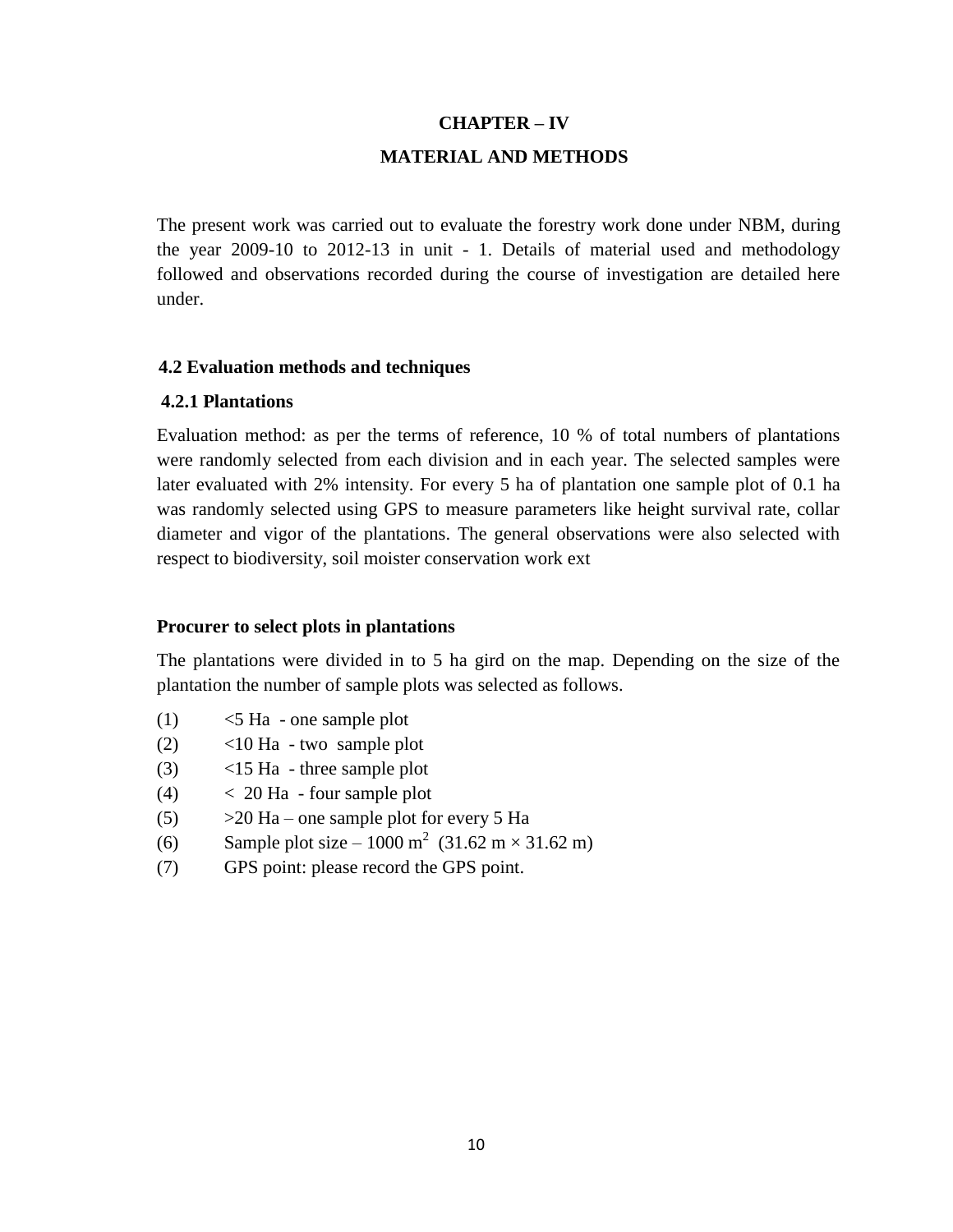**Selecting 0.1 ha in 5 ha gird**: in a 5 ha gird the plots are divided into 7\*7 rows and columns .as shown in fig below. Further the procedure to select plots for deferent size plantation is given well in advance as shown in below.

|                | $\overline{2}$ | 3                      | 4 | 5                             | 6 |                                            |  |
|----------------|----------------|------------------------|---|-------------------------------|---|--------------------------------------------|--|
| $\overline{2}$ |                |                        |   |                               |   |                                            |  |
| 3              |                |                        |   |                               |   |                                            |  |
| 4              |                |                        |   |                               |   |                                            |  |
| 5              |                |                        |   |                               |   |                                            |  |
| 6              |                |                        |   |                               |   |                                            |  |
| 7              |                |                        |   |                               |   |                                            |  |
|                |                |                        |   |                               |   |                                            |  |
|                | $1) 5$ ha      | $-4^{\text{th}}$ row   |   | $6th$ Colum - (1 sample plot) |   |                                            |  |
|                | $2)$ 10 ha     | $-3rd row$             |   |                               |   | $7th$ Colum – (I and 2 sample plot)        |  |
|                | $3)$ 15ha      | $-2nd row$             |   |                               |   | $2nd$ Colum (1, 2 and 3 sample plot)       |  |
|                | 4) 20 ha       | $-5^{\text{th}}$ row   |   |                               |   | $4th$ Colum (1, 2, 3 and 4 sample plot)    |  |
|                | 5) 25 ha       | $-1$ <sup>st</sup> row |   |                               |   | $6th$ Colum (1, 2,3,4 and 5 sample plot)   |  |
|                | 6) 30 ha       | 6 <sup>th</sup> row    |   |                               |   | $3rd$ Colum (1,2, 3,4,5 and 6 sample plot) |  |

(e) Regarding virtual demarcation of sub plots of 0.1 Ha. One need not physically divide the subplots on the ground. For example  $4^{th}$ row  $6^{th}$  Colum means we take 31  $\times$  4 meters (124 meters) from the corner main plot to the point on  $4<sup>th</sup>$  row and then from the marked point, measure  $6\times31$  meters to reach the  $6<sup>th</sup>$  Colum (horizontally). Follow same procedure for all other rows and columns.

### **Measurements**

**a) Survival counts:** The total number of plants planted in the sample plot of 0.1 ha was manually counted by counting the pits/trenches. Later the plants surviving were counted to calculate the survival %.

**b) Height:** In each sample plot height was measured for 2% of the total plants using the calibrated pole or the tape.

**c) Collar diameter:** The collar diameter was measured for those plants which were measured for the height in cm. (girth was measured and converted to diameter).

**d) Counting the natural plants in the area**: The plants that were found naturally were counted for the purpose of bio-diversity.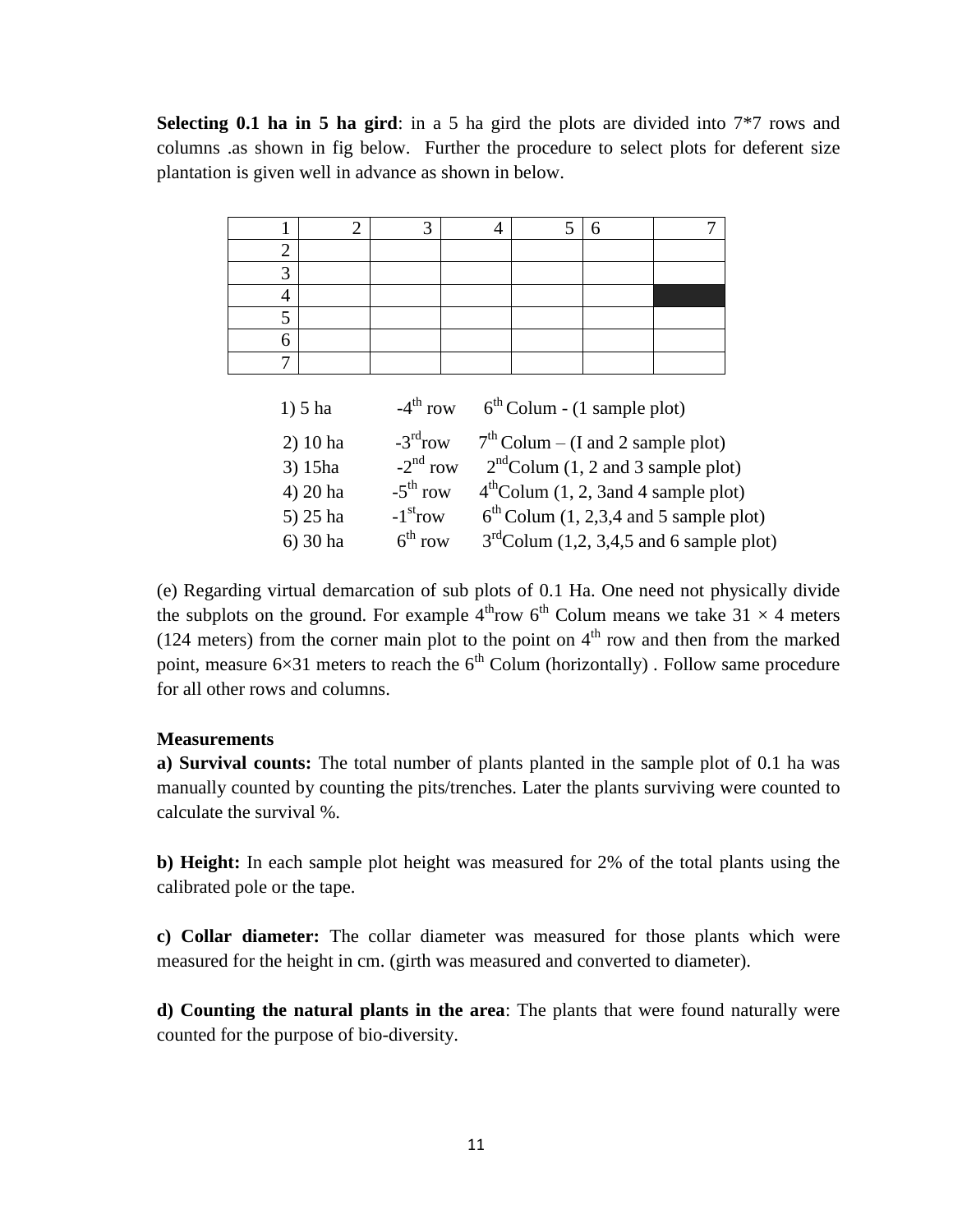## **CHAPTER - V**

### **ANALYSIS AND EVALUATION RESULTS**

The data collected on the plantation performance (survival%, Growth parameters height, number of culms and girth), has been tabulated and analyzed by treating the Division as a unit of management (territory) for the assessment of performance. However as the number of sample are too low in each division the circle wise tabulation has been done for the purpose of comparisons which are very distinct with respect to agro-climatic conditions. The financial auditing and the verifications have also been carried out as per the Terms of Performance (TOR) of the evaluation studies.

### **5.1 Plantation Evaluation**

The main activity of the Bamboo mission scheme is raising the Bamboo plantations in the degraded forests or any other suitable land. During the period of evaluation for the three years (2009-13) in four circles 1417 ha of plantations has been raised in various divisions.

### **5.1.1 Package and practice adopted**

The Bamboo forests sites which are degraded have been selected to take up planting and pitting method has been followed as a general practice with spacing varying from 5mx5m to 10mx10 m depending upon the degree of degradation in different sites. The pits size varies from 50cmx50cmx50cm to 75cmx75cmx75cm. In high rainfall areas *Bambusa arundanacea* has been planted as it is naturally found in these areas, where as in the moderate and low rainfall areas *Dendrocalamus strictus* has been planted which is a natural species in the drier climatic zone. However in the natural bamboo flowered but degraded sites, site improvement work like tending and hoeing working has been done to the regenerating seedlings with good protection measures from fire and grazing.

### **5.1.2 Survival percentage**

In Belgaum circle out of total 29 plantations raised in three years in 8 plantations were surveyed and assessed for the survival % and the growth performance. The results of the survival percentage against each division are presented in the table below.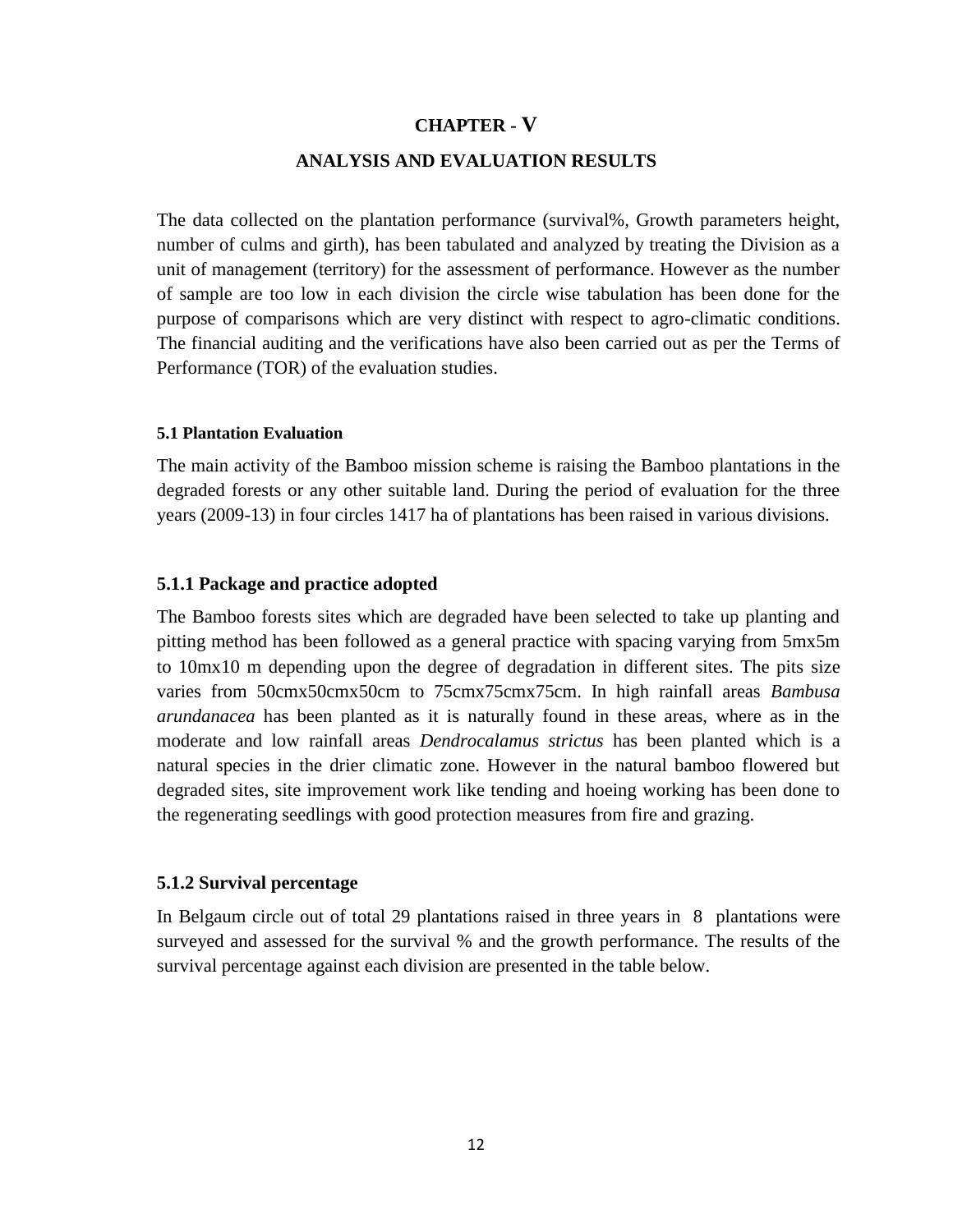| SI.<br>No.     | Year        | <b>Division</b> | <b>Range</b> | <b>Location</b> | <b>Extent</b> | <b>Species</b><br><b>Planted</b> | <b>Ht</b> | C <sub>d</sub> | $\frac{0}{0}$ |
|----------------|-------------|-----------------|--------------|-----------------|---------------|----------------------------------|-----------|----------------|---------------|
|                | 2010-11     | Belgum          | Londa        | Akrulli         | 20            | <b>Bamboo</b>                    | 2.08      | 2.5            | 85            |
| 2              | $2011 - 12$ | Belgum          | Khanapur     | Manturguied     | 25            | <b>Bamboo</b>                    | 2.0       | 0.4            | 94            |
| 3              | 2010-11     | Belgum          | Golihalli    | Golihalli       | 20            | <b>Bamboo</b>                    | 1.6       | 0.5            | 50            |
| $\overline{4}$ | 2008-09     | Belgum          | Golihalli    | Maskenti        | 30            | <b>Bamboo</b>                    | 2.9       | 0.69           | 74            |
| 5 <sup>5</sup> | 2010-11     | Belgum          | Golihalli    | Golihalli       | 50            | <b>Bamboo</b>                    | 1.5       | 0.45           | 82            |

**4. Table showing the survival % and growth parameters of plantations** 

**Survival rate**: The survival rate of Bamboo plantation was found varying from 50-94% in different ranges. Khanpur range had highest survival rate of 94% followed by Londa and Golahalli with 82% survival rates.

**Mean Height**: The mean height of bamboo plantation was found to vary between 1.5-2.08 meters in different ranges. The Golialli had the highest mean height of 2.9 meters height followed by Londa with 2.08 meters. The mean annual increment height of bamboo was around 0.6 meter/annum.

**Culm numbers:** The Culm production was found varying from 2-7 in different ranges. The tables showing the culms are presented below.

| Range     | <b>Culms/clump</b> | <b>Mean</b> | Productivity/ha/year |
|-----------|--------------------|-------------|----------------------|
| Londa     | $3 - 4$            | 3.5         | 400 culms/ha         |
| Khanpura  | NR.                |             |                      |
| Golihalli | $4 - 5$            | 4.5         | 637/ha/annum         |
| Golihalli | $4 - 5$            | 4.5         | 637/ha/annum         |
| Golihalli | $4 - 5$            | 4.5         | 637/ha/annum         |

NR: Not recorded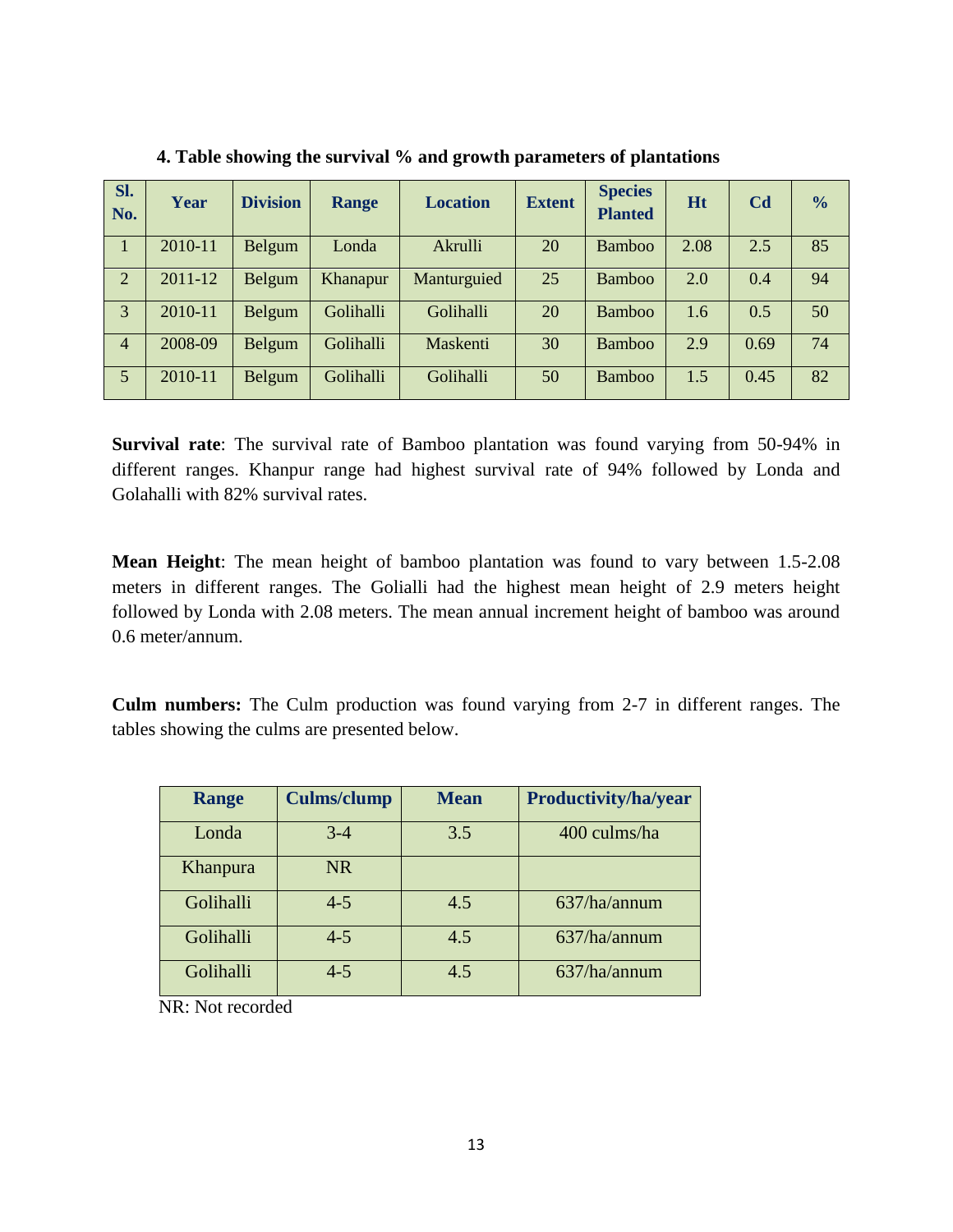| <b>Range</b> | <b>Very Good</b> | Good | <b>Average</b> | <b>Failed</b> |
|--------------|------------------|------|----------------|---------------|
| Londa        |                  |      |                |               |
| Golihalli    |                  |      |                |               |
| Khanapur     |                  |      |                |               |
| % ranking    | 20               | 40   |                |               |

### **5. Table showing the success ranks of the plantations**

### **Fig.2 showing the success ranks of the plantations**



### **4.1.3 Key findings**

- 1. **Success Rate**: The survey has shown that 30 % of the plantations raised under the scheme has shown very good success rate under the NBM scheme. Further nearly 45% of the bamboo plantations have shown good success rate indicating high success rate of the plantations. The average success rate was about 15% which is attributable to poor site quality. However, the failure plantations were in two sites out of 14 sites surveyed and these sites fall in the very low rainfall areas.
- 2. **Growth performance**: The growth performance of *Bambusaarundanacea* was found very good in high rainfall areas like Shimaga and Hassan with an average height growth rate of 5.7 meter in three years is very impressive followed by many plantations with an average growth of 1.1 meter per year.
- 3. The collar diameter of the best plantation was ranging between 0.7 to 1.3 cm diameters indicating the good growth performance as compared to natural forests performance.
- 4. The number of culms per clump was found to be varying between 2 to 8 with an average of 5 culms per clump in three year growth indicating a promising growth potential.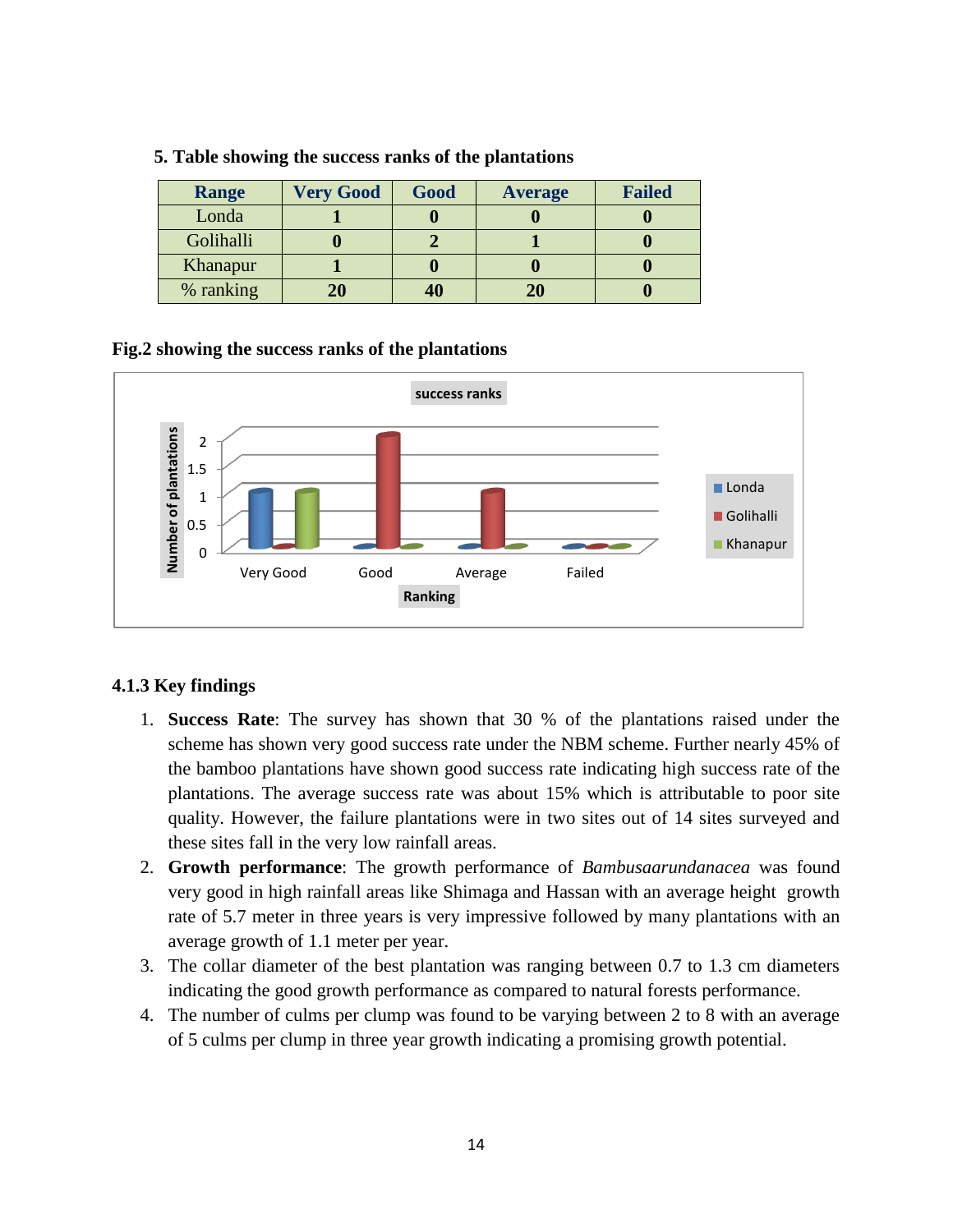5. Failure of nearly 15 % of the plantation is a cause of concern as t would reflect the inherent problems in the site selection and species choice which has been a major problem in the plantation success.

## **4.1.4. Recommendations**

- 1. **Selection of the site**. It is recommended that the site selection for bamboo plantation should be in the open areas where the shade is less than 10%. The bamboo plantation as a gap plantation has shown very low success and poor performance.
- 2. **Choice of species**. It is recommended that the areas receiving the low rainfall (<600 mm) may be excluded from bamboo plantations. *Bambusaarundanacea* may be planted in the areas receiving more than 800 mm per annum and the *Dendrocalamusstrictus* may be restricted to moderately good rainfall areas.
- 3. **Maintenance and cultural operations**. It is recommended that a minimum of five years protection and maintenance may be adopted to ensure good success.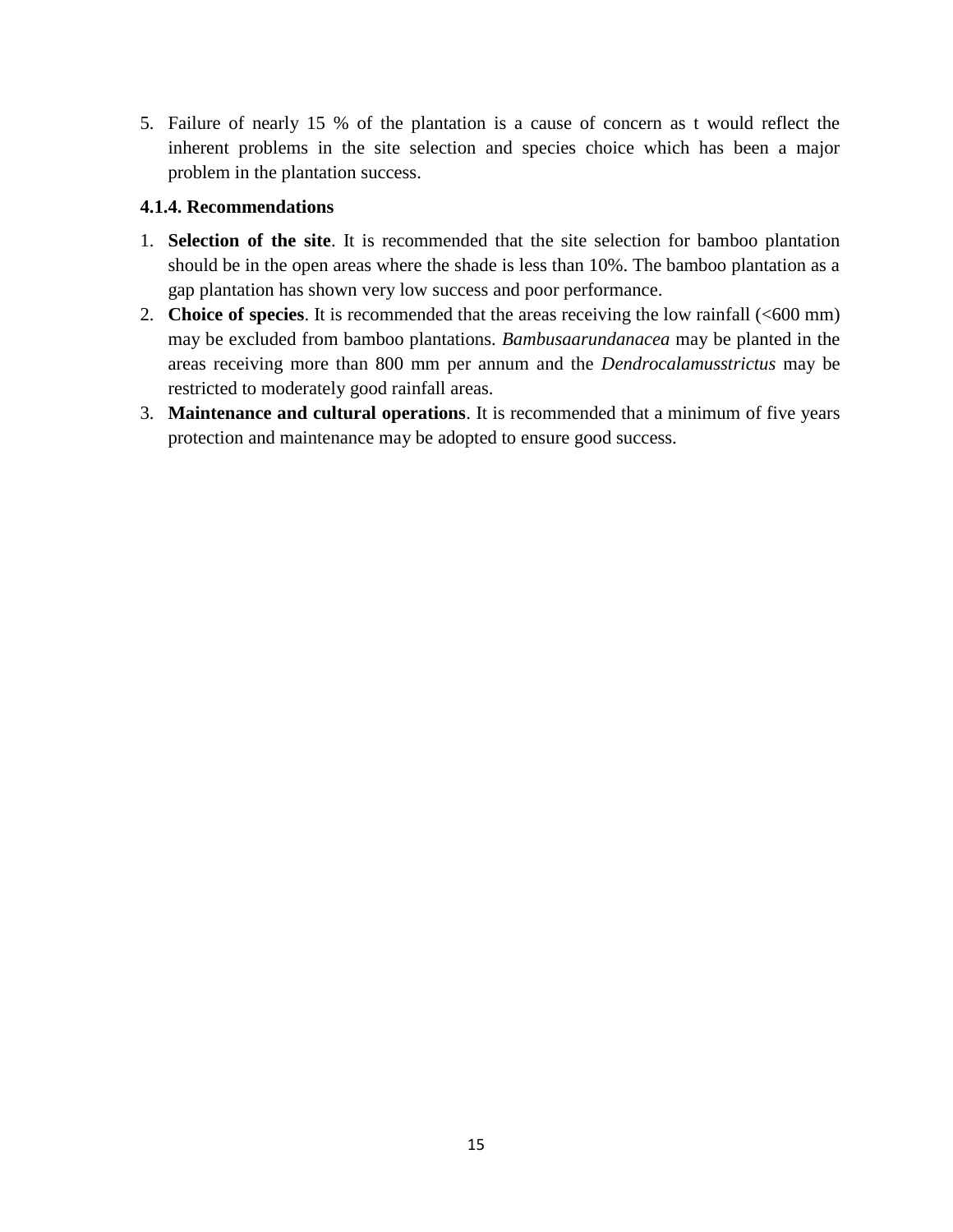### **CHAPTER – VI**

### **OBESERVATIONS AND IMPACT ANALYSIS**

### **Economic**

The new plantations raised under the NBM scheme is expected to increase the production and availability of Bamboo resources to the Bamboo dependent community. However there was o evidence of community having management participation with the plantation. It is better to organize a community participatory bamboo resource development by institutionalizing the scheme.

### **Productivity and Sustainability**

For continuous supply of bamboo resources to the community from NBM schemes, it is necessary to organize community participation by providing training on sustainable harvest so as to ensure continuous supply of bamboo resources to the community.

### **Ecological Impact**

The scheme is expected to meet the bamboo demand to the community and would help in reducing the pressure on the natural forests. The plantations also help in sequestering the carbondioxide from the atmosphere and thus help to mitigate the global warming.

### **Environmental Benefit**

The bamboo resource development scheme will contribute for the increase in the green cover of the country and helps in many forestry functions.